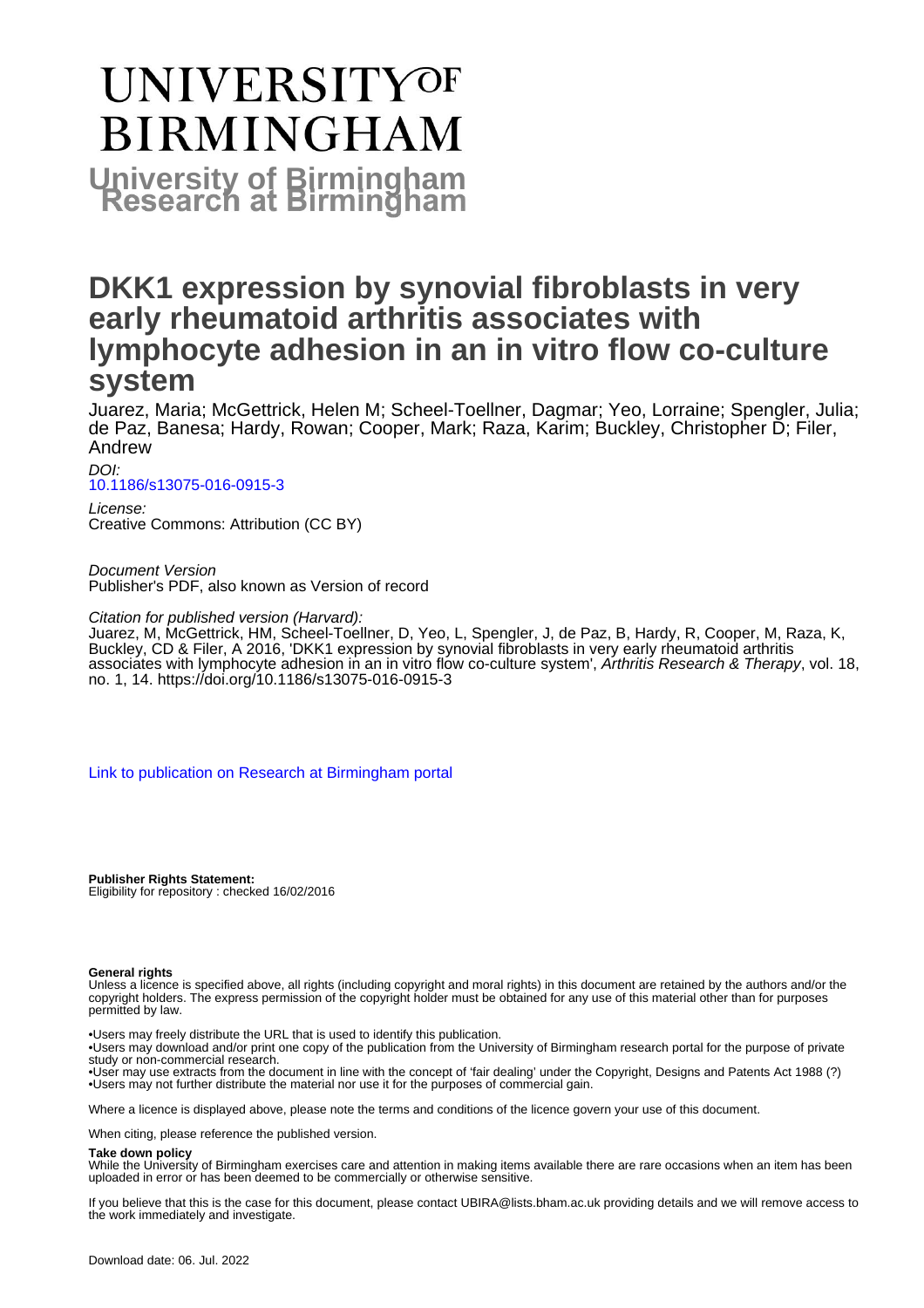### **RESEARCH ARTICLE Example 2014 12:30 The Contract of Contract ACCESS**



## DKK1 expression by synovial fibroblasts in very early rheumatoid arthritis associates with lymphocyte adhesion in an in vitro flow co-culture system

Maria Juarez<sup>1†</sup>, Helen M. McGettrick<sup>1†</sup>, Dagmar Scheel-Toellner<sup>1</sup>, Lorraine Yeo<sup>1</sup>, Julia Spengler<sup>1</sup>, Banesa de Paz<sup>1</sup> , Rowan Hardy<sup>2</sup>, Mark Cooper<sup>3</sup>, Karim Raza<sup>1,4</sup>, Christopher D. Buckley<sup>1,4</sup> and Andrew Filer<sup>1,5\*</sup>

#### Abstract

**Background:** Synovial fibroblasts play a key role in joint destruction and regulation of the inflammatory infiltrate in established rheumatoid arthritis (RA). The mechanisms by which this occurs in the earliest stages of RA are largely unknown. We investigated the role of Dickkopf-related protein 1 (DKK1) produced by synovial fibroblasts of patients with very early rheumatoid arthritis (VeRA).

Methods: Fibroblasts were isolated from the disease-modifying anti-rheumatic drug-naive Birmingham early arthritis cohort of patients with new onset of clinically apparent arthritis and inflammatory symptoms of ≤12 weeks' duration, who at follow-up had either resolving arthritis or RA. Endothelial fibroblast co-cultures were formed using porous filters, and lymphocyte adhesion to co-cultures was assessed using phase-contrast microscopy. DKK1 gene expression and secretion were quantified by quantitative polymerase chain reaction and enzyme-linked immunosorbent assay, respectively.

Results: Synovial fibroblasts from patients with VeRA expressed significantly higher levels of DKK1 messenger RNA than those from patients with resolving arthritis. A similar trend was observed for DKK1 protein secretion. In co-culture constructs, more DKK1 tended to be secreted in co-cultures incorporating fibroblasts from VeRA than in co-cultures from non-inflamed joints and resolving arthritis. DKK1 secretion during co-culture positively correlated with lymphocyte adhesion.

**Conclusions:** Alterations in DKK1 could be involved in the pathogenesis and perpetuation of the inflammatory response in the earliest clinically apparent stages of RA.

Keywords: DKK1, Synovial fibroblasts, Early inflammatory arthritis, Lymphocyte adhesion

#### Background

Clinical studies have shown that early aggressive treatment of rheumatoid arthritis (RA) leads to better clinical outcomes without unacceptably high adverse event profiles [[1\]](#page-5-0). The concept of an early window of opportunity is further supported by evidence of a distinct and transient

Full list of author information is available at the end of the article

cytokine profile in the synovial fluid of patients with RA of less than 3 months' duration [\[2](#page-5-0)]. However, disease mechanisms during this very early stage of RA development remain largely undefined.

In established RA, multiple epigenetic changes drive the acquisition of a pathogenic phenotype in synovial fibroblasts that underpins their aberrant behaviour [\[3](#page-5-0), [4](#page-5-0)]. This pathogenic phenotype is evidenced by the ability to invade human cartilage in a severe combined immunodeficiency model of arthritis [[5, 6](#page-5-0)]. Additionally, rheumatoid synovial fibroblasts secrete proteases (e.g., matrix metalloproteinases and cathepsins) that degrade cartilage and bone tissue [[7, 8](#page-5-0)]. Furthermore, they alter the dynamics of bone repair



© 2016 Juarez et al. Open Access This article is distributed under the terms of the Creative Commons Attribution 4.0 International License [\(http://creativecommons.org/licenses/by/4.0/](http://creativecommons.org/licenses/by/4.0/)), which permits unrestricted use, distribution, and reproduction in any medium, provided you give appropriate credit to the original author(s) and the source, provide a link to the Creative Commons license, and indicate if changes were made. The Creative Commons Public Domain Dedication waiver [\(http://creativecommons.org/publicdomain/zero/1.0/](http://creativecommons.org/publicdomain/zero/1.0/)) applies to the data made available in this article, unless otherwise stated.

<sup>\*</sup> Correspondence: [a.filer@bham.ac.uk](mailto:a.filer@bham.ac.uk) †

Equal contributors

<sup>&</sup>lt;sup>1</sup>Rheumatology Research Group, Institute of Inflammation and Ageing (IIA), University of Birmingham, Queen Elizabeth Hospital, Birmingham B15 2WB, UK

<sup>5</sup> University Hospitals Birmingham NHS Foundation Trust, Birmingham B15 2WB, UK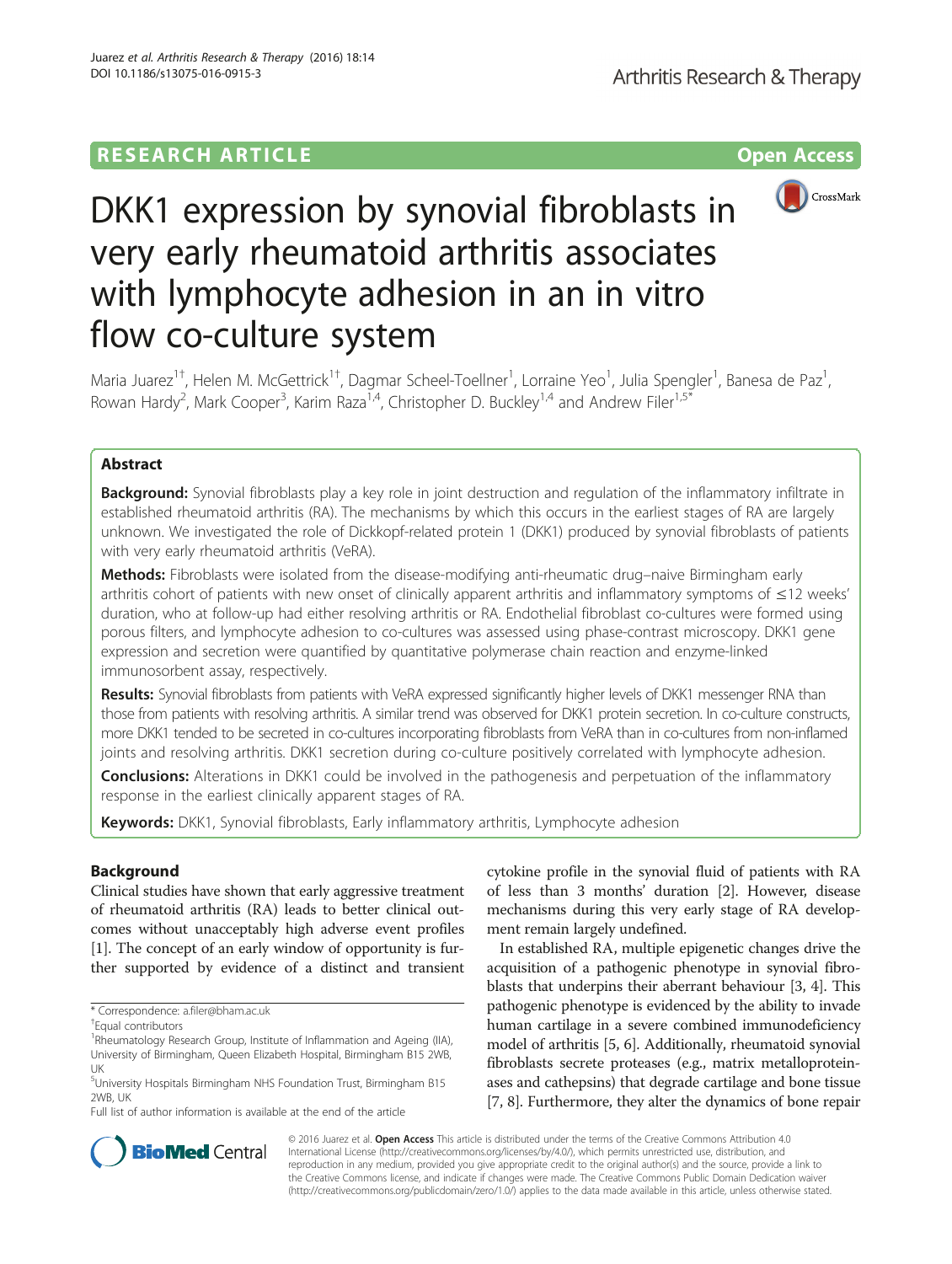by releasing receptor activator of nuclear factor κB ligand (RANKL), causing osteoclast differentiation leading to bone erosion [\[9\]](#page-5-0) whilst simultaneously producing Dickkopfrelated protein 1 (DKK1) to inhibit osteoblast-driven repair of these erosions [[10](#page-5-0)].

DKK1 is an inhibitor of the Wingless (Wnt) signalling pathway that has been proposed as a master regulator of joint remodelling [\[10](#page-5-0)]. Serum levels of DKK1 positively correlate with joint erosions and inflammation in RA [[11\]](#page-5-0). Indeed, patients with a genetic variant of DKK1 which results in higher DKK1 serum levels have more progressive joint destruction [\[12\]](#page-5-0), suggesting a fundamental role for DKK1 in the pathogenesis of RA. Treatment with antibodies against DKK1 has restored bone loss in murine models of arthritis [\[10\]](#page-5-0), suggesting it has promise as a novel therapeutic target. In this study, to determine the role of DKK1 in the pathogenesis of early RA, we analysed, for the first time to our knowledge, the expression of DKK1 in synovial fibroblasts from patients with early arthritis that eventually resolved compared with patients whose arthritis developed into RA.

#### Methods

#### **Patients**

Synovial tissue samples were obtained by ultrasoundguided biopsy [[13](#page-5-0), [14\]](#page-5-0) from patients recruited into the Birmingham early arthritis cohort (BEACON). BEACON is a cohort of disease-modifying anti-rheumatic drug (DMARD)-naive patients with clinically apparent synovitis in at least one joint and inflammatory joint symptoms (morning stiffness and/or inflammatory joint pain and/or swelling) of ≤12 weeks' duration. Patients were assigned to one of two outcome categories at 18-month follow-up: resolving arthritis  $(n = 11)$  or RA  $(n = 14)$  (fulfilling 2010) American College of Rheumatology/European League Against Rheumatism [ACR/EULAR] criteria) [\[15](#page-5-0)]. Patients in the RA group are henceforth referred to as patients with very early rheumatoid arthritis (VeRA). Resolving arthritis was defined as no clinically apparent joint swelling with no DMARD or steroid use in the previous 3 months. In addition, healthy synovial tissue samples were collected from subjects undergoing exploratory arthroscopy for unexplained joint pain with no macro- or microscopic evidence of inflammation. Synovial fibroblasts were isolated as previously described [[16](#page-5-0)] and used between passages 3 and 6 [[17](#page-6-0)]. Demographic and clinical parameters, including age, sex, symptom duration, tender and swollen joint counts, erythrocyte sedimentation rate, Creactive protein, rheumatoid factor and anti-cyclic citrullinated peptide status, were recorded.

#### Quantification of DKK1

Fibroblast messenger RNA (mRNA) was extracted using the RNeasy Mini Kit (QIAGEN, Manchester, UK), and DKK1 expression was analysed by Applied Biosystems TaqMan low-density array (Life Technologies, Paisley, UK) using an Applied Biosystems 7900HT real-time polymerase chain reaction machine (Life Technologies). DKK1 levels were expressed relative to GADPH using the 2−ΔΔCt method. DKK1 levels in serum and culture supernatants were quantified using the VersaMAP immunoassay or the DKK1 DuoSet enzyme-linked immunosorbent assay (R&D Systems, Abingdon, UK).

#### Flow-based adhesion assay

Endothelial cells were isolated from umbilical cords as described elsewhere [[18](#page-6-0)]. Endothelial fibroblast co-cultures were established on opposite sides of 0.4-μm-pore Transwell inserts (BD Biosciences, Oxford, UK) [[17](#page-6-0)] for 24 h before treatment with 100 U/ml tumour necrosis factor-α (R&D Systems) and 10 ng/ml interferon-γ (PeproTech, London, UK) for a further 24 h. Filters were incorporated into a parallel plate chamber, and purified peripheral blood lymphocytes  $(2 \times 10^6 \text{ cells/ml})$  were perfused for 4 minutes as described elsewhere [\[17\]](#page-6-0). Digitised recordings were made of five random fields and analysed using Image-Pro Plus software (Media Cybernetics, Cambridge, UK). The number of adherent lymphocytes was averaged per field and expressed per square millimetre per 10<sup>6</sup> cells perfused (Fig. [2b](#page-4-0)) [\[17\]](#page-6-0).

#### Ethical approval

All human samples were obtained with written informed consent and approval from the Human Biomaterial Resource Centre (Birmingham, UK), West Midlands and Black Country Research Ethics Committee or University of Birmingham Local Ethical Review Committee.

#### Statistical analysis

Data analyses were performed using PASW 20.0 (SPSS, Chicago, IL, USA) and Prism 5 (GraphPad Software, La Jolla, CA, USA) software. Data were expressed as percentages, mean ± standard error of the mean and median (interquartile range) as appropriate. Two-group comparisons were performed using the  $\chi^2$  test, unpaired t test and Mann-Whitney  $U$  test for categorical, parametric continuous and non-parametric continuous data, respectively. Three-group comparisons were performed with the Kruskal-Wallis test and Dunn's post-test. Correlations were performed using Spearman's test, where the  $r$  value relates to the non-parametric Spearman's correlation coefficient.  $p$  Values less than 0.05 were considered statistically significant.

#### Results

The demographic and clinical characteristics of patients in both outcome groups are shown in Table [1](#page-3-0). Patients in the VeRA group were older, and a significantly higher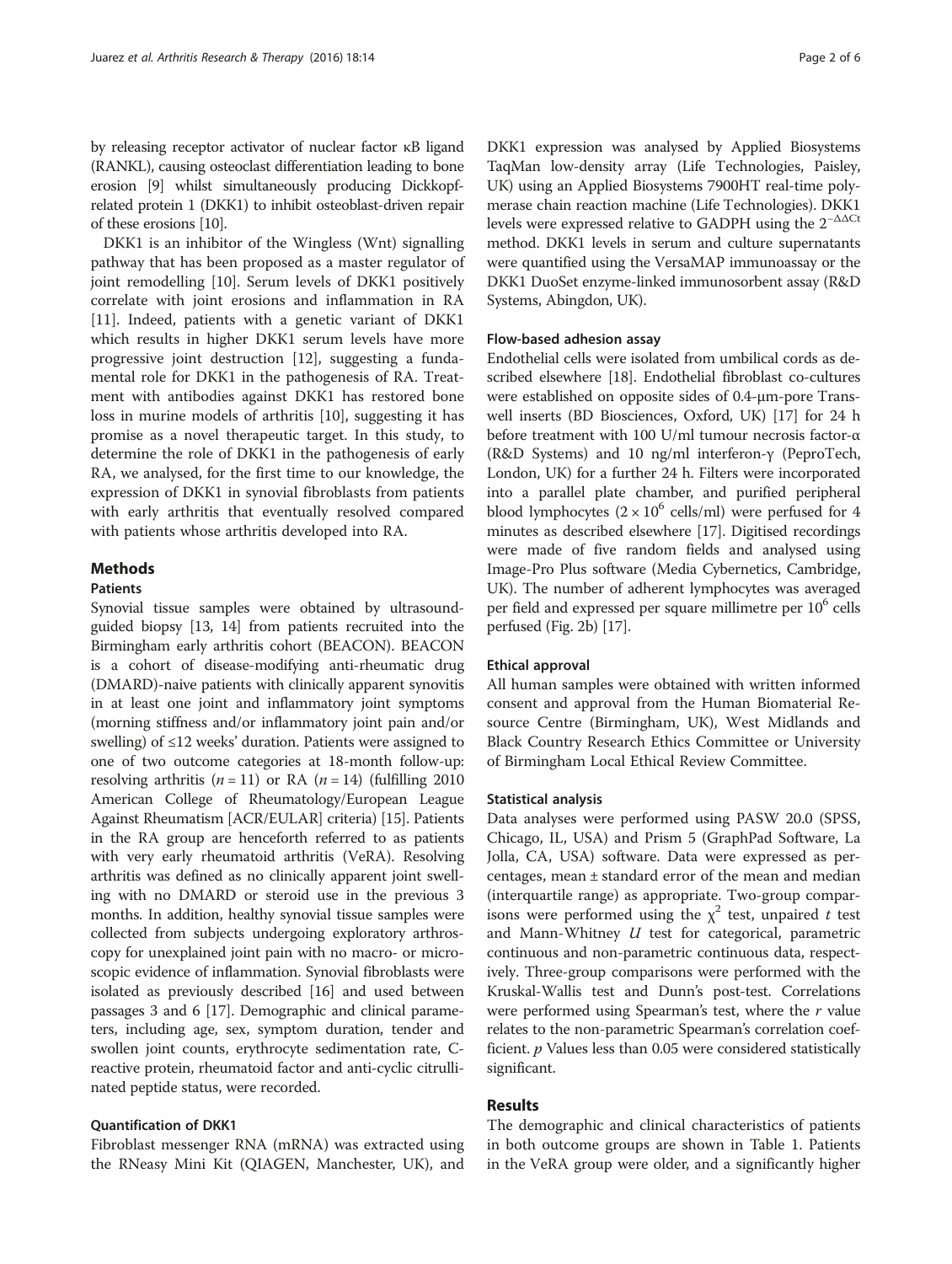| patients in each battonic group |                                                             |                 |          |
|---------------------------------|-------------------------------------------------------------|-----------------|----------|
|                                 | Resolving arthritis VeRA ( $n = 14$ ) p Value<br>$(n = 11)$ |                 |          |
| Age, yr                         | $37.4 \pm 10.3$                                             | $52.9 \pm 9.5$  | 0.001    |
| Female, $n$ (%)                 | 3(27.3)                                                     | 9(64.3)         | < 0.0001 |
| Disease duration, wk            | $4.4 \pm 2.9$                                               | $6.1 \pm 3.3$   | 0.210    |
| CCP-positive, n (%)             | 0(0)                                                        | 7(50)           | < 0.0001 |
| RF-positive, $n$ (%)            | 0(0)                                                        | 6(42.9)         | < 0.0001 |
| TJC <sub>28</sub>               | $2.6 \pm 2.0$                                               | $7.9 \pm 5.8$   | 0.008    |
| SJC <sub>28</sub>               | $2.7 \pm 2.0$                                               | $7.3 \pm 5.3$   | 0.011    |
| <b>CRP</b>                      | $8.4 \pm 8.1$                                               | $23.0 \pm 27.0$ | 0.097    |
| <b>ESR</b>                      | $16.4 \pm 15.5$                                             | $31.1 \pm 22.4$ | 0.075    |
| VAS                             | $42.3 \pm 32.1$                                             | $46.9 \pm 28.1$ | 0.703    |
| DAS28-ESR                       | $3.5 \pm 1.0$                                               | $4.9 \pm 1.2$   | 0.004    |
| Radiographic erosions, n (%)    | 0(0)                                                        | 1(7.1)          | < 0.0001 |

<span id="page-3-0"></span>Table 1 Demographic, clinical and laboratory characteristics of patients in each outcome group

VeRA very early rheumatoid arthritis, CCP cyclic citrullinated peptide, RF

rheumatoid factor, TJC28 28-joint tender joint count, SJC28 28-joint swollen joint count, CRP C-reactive protein, ESR erythrocyte sedimentation rate, DAS28-ESR Disease Activity Score in 28 joints based on erythrocyte sedimentation rate, VAS visual analogue scale

Data are presented as mean ± standard deviation unless otherwise indicated

number of them were female, compared with patients in the resolving group (9 vs. 3, respectively;  $p < 0.001$ ). Patients with VeRA had more severe disease activity, as evidenced by higher tender joint counts (7.9 vs. 2.6,  $p =$ 0.02) and swollen joint counts  $(7.3 \text{ vs. } 3.0, p = 0.04)$ , higher disease activity scores (Disease Activity Score in 28 joints based on erythrocyte sedimentation rate 4.9 vs. 3.5,  $p = 0.004$ ) and higher number of radiographic erosions at baseline (1 vs. 0,  $p < 0.001$ ) than the patients in the resolving group. Seven of the fourteen patients in the VeRA group were undifferentiated at the time of biopsy (ACR/EULAR 2010 score <6). Fibroblasts from two male and two female individuals undergoing exploratory arthroscopy for unexplained joint pain with no macroor microscopic evidence of inflammation were included as controls for co-culture recruitment assays (mean age 45.8 years, standard deviation 10.3).

Synovial fibroblasts from patients with VeRA expressed significantly higher levels of DKK1 mRNA compared with those with resolving arthritis (Fig. 1a). A similar trend was observed for DKK1 secretion (Fig. 1b). Expression of DKK1 mRNA did not correlate with age, disease duration or any other clinical indices. There was no difference in DKK1 mRNA expression between patients with VeRA presenting with undifferentiated arthritis and those fulfilling criteria at presentation (data not shown). In contrast, serum levels of DKK1 were similar between the clinical outcome groups (Fig. 1c).

Next we assessed whether the differential expression of DKK1 in early disease had functional consequences. Endothelial fibroblast co-cultures were analysed for



assessed in synovial fibroblasts isolated from patients with resolving arthritis or very early rheumatoid arthritis (VeRA). c Serum levels of DKK1 were assessed in patients with resolving arthritis or VeRA. Data are the median and interquartile range for 9 (resolving) and 12 (VeRA) independent experiments.  $p < 0.05$  by Mann-Whitney U test. mRNA messenger RNA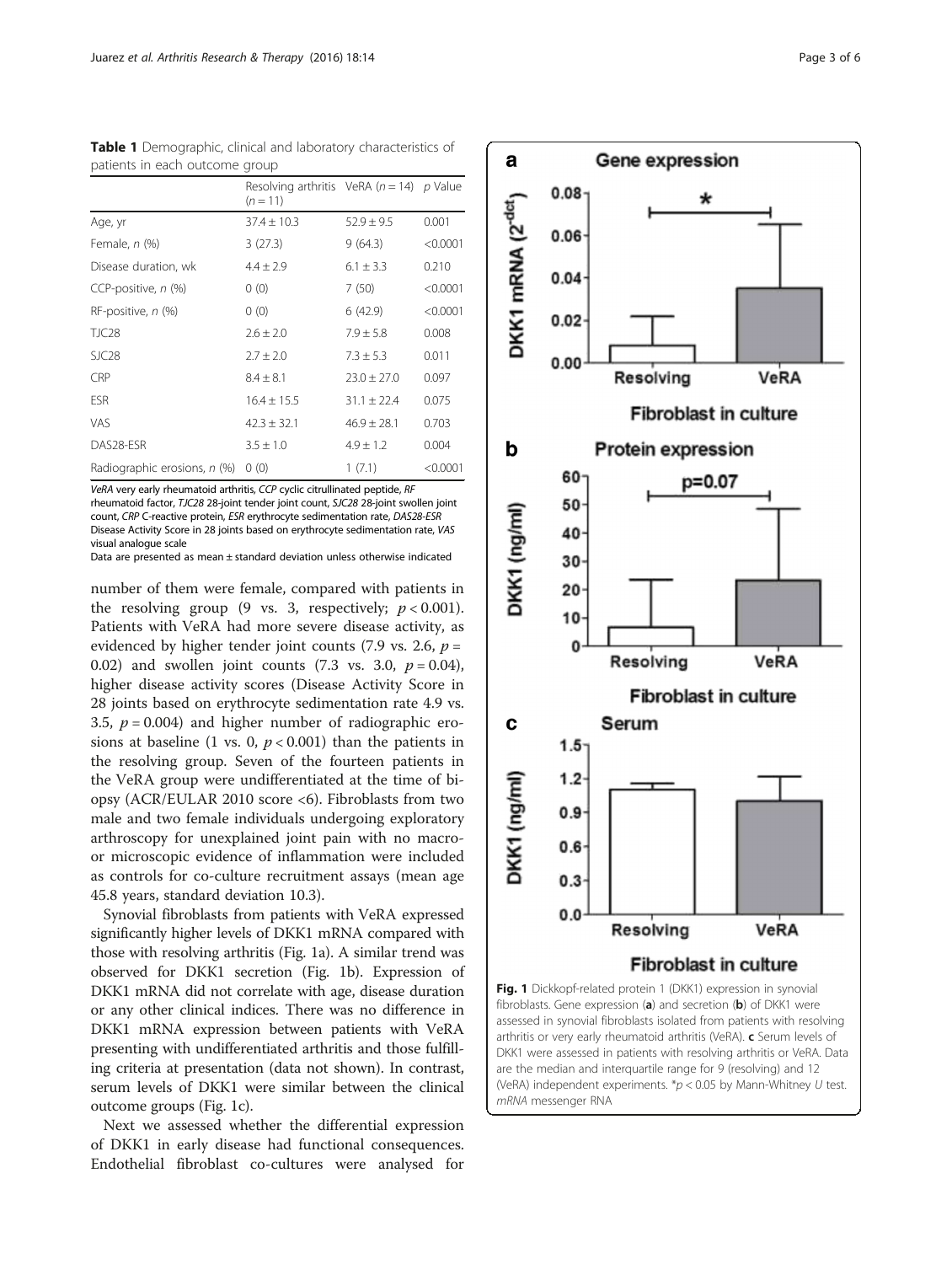<span id="page-4-0"></span>DKK1 secretion and for their ability to support lymphocyte adhesion from flow (Fig. 2b). In this model, more DKK1 was secreted in co-cultures incorporating fibroblasts from patients with VeRA compared with those from non-inflamed joints (normal) or patients with resolving disease, although this was not statistically significant (Fig. 2a). VeRA fibroblast co-cultures released significantly higher amounts of DKK1 than endothelial cells cultured alone (Fig. 2a). DKK1 secretion during coculture showed a positive correlation with the level of lymphocyte adhesion supported by co-culture (Fig. 2c).

#### **Discussion**

In this study, we examined, for the first time to our knowledge, the expression of DKK1 in synovial fibroblasts isolated from DMARD-naive patients with inflammatory arthritis of less than 3 months' duration. Our data suggest that, even at this very early stage, fibroblasts from patients with VeRA may have gained the capacity to impair bone repair and induce bone erosion through increased expression of DKK1. Notably, this pathogenic phenotype was

not observed in fibroblasts from patients with resolving arthritis where non-RA joint inflammation was also present. We also observed an association between DKK1 expression and the ability of fibroblasts from patients with VeRA to perpetuate the inflammatory response through lymphocyte adhesion. Whilst no causal relationship can be inferred, raised DKK-1 levels may help to provide an explanation for the long-observed association between inflammation and bone destruction. Collectively, these data indicate that DKK1 expression may be involved in early RA pathogenesis, through both the perpetuation of the inflammatory response and enhanced joint destruction.

DKK1 directly impairs osteoblast differentiation and indirectly enhances bone destruction by increasing RANKLinduced osteoclastogenesis [\[10](#page-5-0), [19\]](#page-6-0). In established RA, expression of DKK1 within the synovium localises to synovial fibroblasts ex vivo [\[10](#page-5-0)] and is tightly regulated by glucocorticoid metabolism in vitro [\[20\]](#page-6-0), supporting a role for Wnt signalling inhibition in RA bone destruction. In the work we present, differential expression of DKK1 in resolving and early persistent disease suggests that increased



 $r = 0.7129$ . Each independent experiment incorporated a different donor for all cell types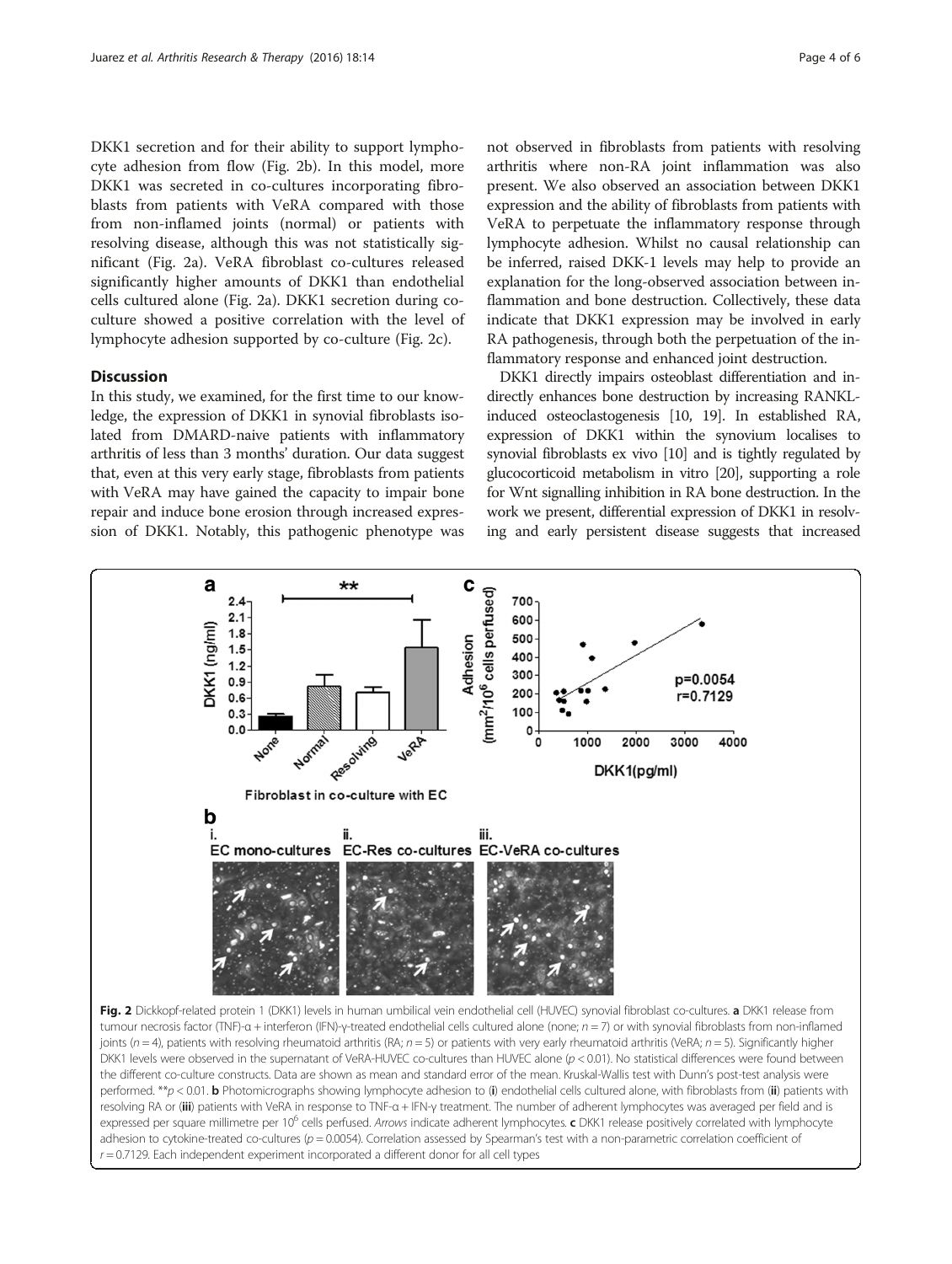<span id="page-5-0"></span>DKK1 production could be a key event in progression to RA and occurs early in the disease process. Wnt signalling inhibition by DKK1 may therefore be an as yet undefined pathway through which synovial fibroblasts influence bone destruction in early RA. Further work in this area should be directed towards confirmation of findings in in vivo models of arthritis.

#### Conclusions

Synovial fibroblasts of patients with early inflammatory arthritis that persists as RA express higher DKK1 levels than those from patients with inflamed joints whose arthritis resolves. This phenomenon is amplified by coculture with endothelial cells and associates with increased lymphocyte adhesion to co-cultures. We propose that DKK1 expression may be involved in early RA pathogenesis, through both perpetuation of the inflammatory response and enhanced joint destruction. Targeting of DKK1 may be a valid therapeutic approach early in the disease course.

#### Abbreviations

ACR/EULAR: American College of Rheumatology/European League Against Rheumatism; BEACON: Birmingham early arthritis cohort; CCP: cyclic citrullinated peptide; CRP: C-reactive protein; DAS28: Disease Activity Score in 28 joints; DKK1: Dickkopf-related protein 1; DMARD: disease-modifying anti-rheumatic drug; ESR: erythrocyte sedimentation rate; HUVEC: human umbilical vein endothelial cell; IFN: interferon; mRNA: messenger RNA; RA: rheumatoid arthritis; RANKL: receptor activator of nuclear factor κB ligand; RF: rheumatoid factor; SJC28: 28-joint swollen joint count; TJC28: 28-joint tender joint count; TNF: tumour necrosis factor; VAS: visual analogue scale; VeRA: very early rheumatoid arthritis; Wnt: Wingless.

#### Competing interests

The authors declare that they have no competing interests.

#### Authors' contributions

MJ and HMM carried out the experimental investigations and analysed and interpreted data. MJ, CDB, KR and AF recruited and diagnosed patients and acquired the clinical data. MJ, HMM and AF conceived the study, interpreted data and drafted the manuscript. DST, RH and MC contributed to study design. LY, JS and BdP contributed to experimental investigations. All authors contributed to the analysis and discussion of the data, along with editing of the manuscript. All authors read and approved the final manuscript.

#### Acknowledgements

Umbilical cords were collected with the assistance of the Birmingham Women's Health Care NHS Trust. This report describes independent research supported by the National Institute for Health Research/Wellcome Trust Clinical Research Facility at University Hospitals Birmingham NHS Foundation Trust. Arthritis Research UK Rheumatoid Arthritis Pathogenesis Centre of Excellence (RACE) is funded in part by Arthritis Research UK through grant number 20298. The centre is a collaboration between the universities of Glasgow, Newcastle and Birmingham. The views expressed in this publication are those of the author(s) and not necessarily those of the NHS, the National Institute for Health Research, Arthritis Research UK or the Department of Health.

#### Funding

MJ was supported by a Wellcome Trust clinical training fellowship. HMM was supported by an Arthritis Research UK career development fellowship (19899) and Systems Science for Health, University of Birmingham (5212). CDB was supported by an Arthritis Research UK programme grant (19791). AF was supported by an Arthritis Research UK clinician scientist fellowship (18547). The research leading to the results reported in this article was funded within the European Commission Seventh Framework FP7 Health

programme under grant agreement FP7-HEALTH-F2-2012-305549 (EuroTEAM).

#### Author details

<sup>1</sup>Rheumatology Research Group, Institute of Inflammation and Ageing (IIA) University of Birmingham, Queen Elizabeth Hospital, Birmingham B15 2WB, UK. <sup>2</sup> Centre for Endocrinology, Diabetes and Metabolism, University of Birmingham, Birmingham B15 2TT, UK. <sup>3</sup>ANZAC Research Institute, Concord Repatriation General Hospital, Concord, NSW 2139, Australia. <sup>4</sup>Sandwell and West Birmingham Hospitals NHS Trust, Birmingham B18 7QH, UK. <sup>5</sup>University Hospitals Birmingham NHS Foundation Trust, Birmingham B15 2WB, UK.

#### Received: 14 May 2015 Accepted: 4 January 2016 Published online: 19 January 2016

#### References

- 1. Cush JJ. Early rheumatoid arthritis: is there a window of opportunity? J Rheumatol Suppl. 2007;80:1–7.
- Raza K, Falciani F, Curnow SJ, Ross EJ, Akbar CY, Lord AN, et al. Early rheumatoid arthritis is characterized by a distinct and transient synovial fluid cytokine profile of T cell and stromal cell origin. Arthritis Res Ther. 2005;7: R784–95.
- 3. Karouzakis E, Gay RE, Michel BA, Gay S, Neidhart M. DNA hypomethylation in rheumatoid arthritis synovial fibroblasts. Arthritis Rheum. 2009;60:3613–22.
- 4. Kasperkovitz PV, Timmer TC, Smeets TJ, Verbeet NL, Tak PP, van Baarsen LG, et al. Fibroblast-like synoviocytes derived from patients with rheumatoid arthritis show the imprint of synovial tissue heterogeneity: evidence of a link between an increased myofibroblast-like phenotype and high inflammation synovitis. Arthritis Rheum. 2005;52:430–41.
- 5. Müller-Ladner U, Kriegsmann J, Franklin BN, Matsumoto S, Geiler T, Gay RE, et al. Synovial fibroblasts of patients with rheumatoid arthritis attach to and invade normal human cartilage engrafted into SCID mice. Am J Pathol. 1996;149:1607–15.
- 6. Lehmann J, Jüngel A, Lehmann I, Busse F, Biskop M, Saalbach A, et al. Grafting of fibroblasts isolated from the synovial membrane of rheumatoid arthritis (RA) patients induces chronic arthritis in SCID mice—a novel model for studying the arthritogenic role of RA fibroblasts in vivo. J Autoimmun. 2000;15:301–13.
- 7. Korb A, Pavenstädt H, Pap T. Cell death in rheumatoid arthritis. Apoptosis. 2009;14:447–54.
- 8. Pap T, Müller-Ladner U, Gay RE, Gay S. Fibroblast biology: role of synovial fibroblasts in the pathogenesis of rheumatoid arthritis. Arthritis Res. 2000;2:361–7.
- 9. Shiegeyama Y, Pap T, Kunzler P, Simmen BR, Gay RE, Gay S. Expression of osteoclast differentiation factor in rheumatoid arthritis. Arthritis Rheum. 2000;43:2523–30.
- 10. Diarra D, Stolina M, Polzer K, Zwerina J, Ominsky MS, Dwyer D, et al. Dickkopf-1 is a master regulator of joint remodelling. Nat Med. 2007;13:156–63.
- 11. Wang SY, Liu YY, Ye H, Guo JP, Li R, Liu X, et al. Circulating Dickkopf-1 is correlated with bone erosion and inflammation in rheumatoid arthritis. J Rheumatol. 2011;38:821–7.
- 12. de Rooy DPC, Yeremenko NG, Wilson AG, Knevel R, Lindqvist E, Saxne T. Genetic studies on components of the Wnt signalling pathway and the severity of joint destruction in rheumatoid arthritis. Ann Rheum Dis. 2013;72:769–75.
- 13. Kelly S, Huby F, Filer A, Di Cicco M, Hands RE, Rocher V, et al. Ultrasoundguided synovial biopsy: a safe, well-tolerated and reliable technique for obtaining high-quality synovial tissue from both large and small joints in early arthritis patients. Ann Rheum Dis. 2015;74:611–7.
- 14. Scire CA, Epis O, Codullo V, Humby F, Morbini P, Manzo A, et al. Immunohistological assessment of the synovial tissue in small joints in rheumatoid arthritis: validation of a minimally invasive ultrasound-guided synovial biopsy procedure. Arthritis Res Ther. 2007;9:R101.
- 15. Aletaha D, Neogi T, Silman AJ, Funovits J, Felson DT, Bingham 3rd CO, et al. 2010 Rheumatoid arthritis classification criteria: an American College of Rheumatology/European League Against Rheumatism collaborative initiative. Arthritis Rheum. 2010;62:2569–81.
- 16. Filer A, Parsonage G, Smith E, Osborne C, Thomas AM, Curnow SJ, et al. Differential survival of leukocyte subsets mediated by synovial, bone marrow and skin fibroblasts: site-specific versus activation-dependent survival of T cells and neutrophils. Arthritis Rheum. 2006;54:2096–108.